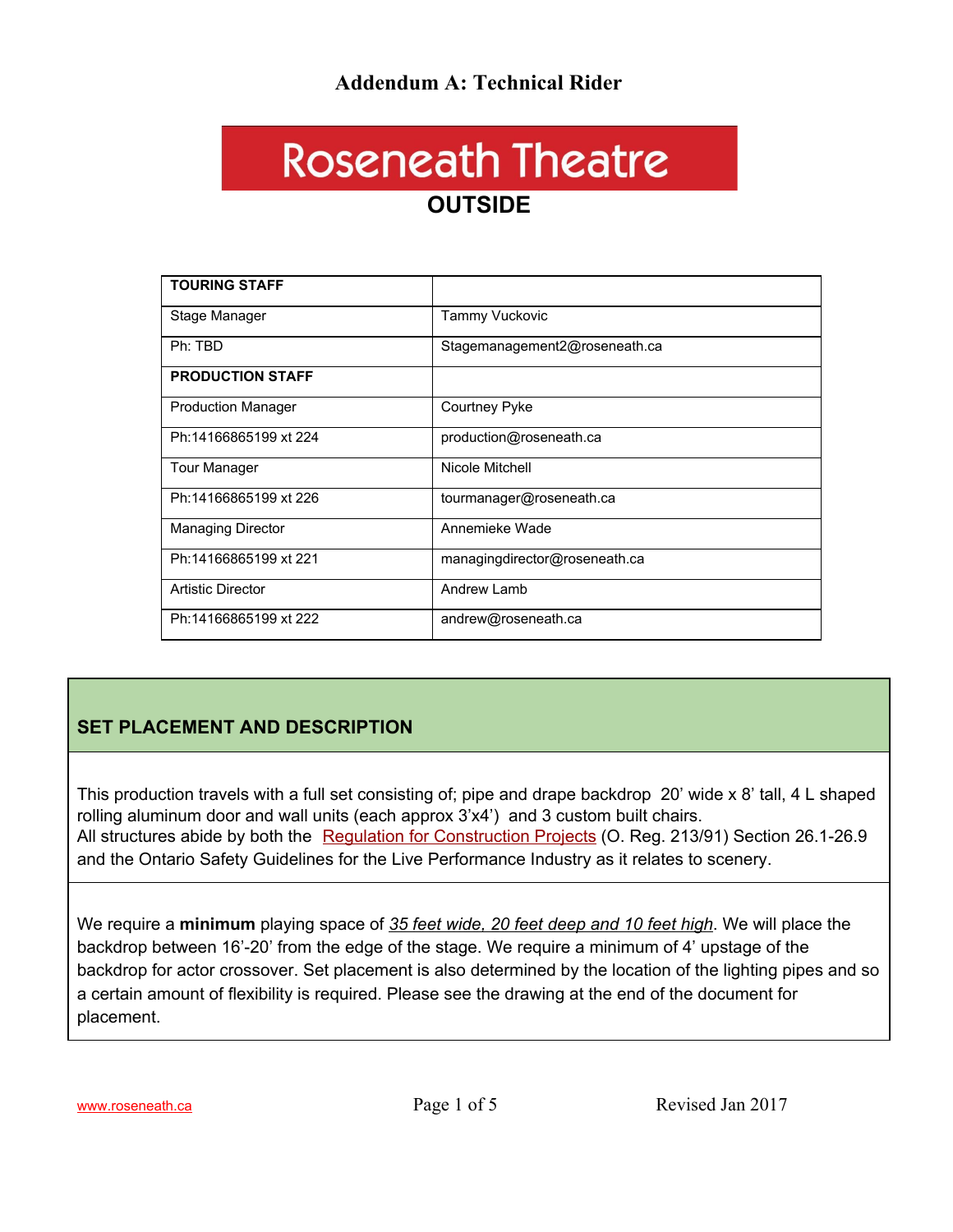## **Roseneath Theatre**

#### **MASKING & BACKSTAGE**

. All legs should be in, we ask that the opening between any legs or travellers is a minimum of 20'. We may require that the furthest upstage set of legs be moved slightly onstage, depending on the breadth of your stage. Entrances and exits will occur from upstage of our pipe and drape system.

#### **LIGHTING**

We will generally work off of the existing house plot. We can draft a plot based on your house plot indicating any re-colours or instruments moves if requested. A lighting plot will be supplied within 2 weeks prior to load in. If not we will provide our standard plot for your reference in hanging and colouring.

The lighting rig is based on the in-house equipment and should be built off of your existing house plot and focus. We will be programing on your house console during the tech day. Please advise us of your console prior to load in. We do not tour with colour. Full associated paperwork will be provided including a colour schedule prior with the plot. It would be most helpful if the rig could be pre-hung and coloured if possible.

We require the following: **Fronts**:6 areas (3 DS, 3MS) (L203+R119) **Diagonal Fronts**: 4 areas from R and 4 areas from L (DL, DR, UL, UR) (L202+R119) **Tops**: 3 areas (L201) **Diagonal Backs**: 3 area from R and 3 areas from L (SR, Cntr, SL) (L202+R119) **Front Specials**: DSC, DSR- this will cover everything, Through the door MSR, MSL for lockers, USR for hospital bed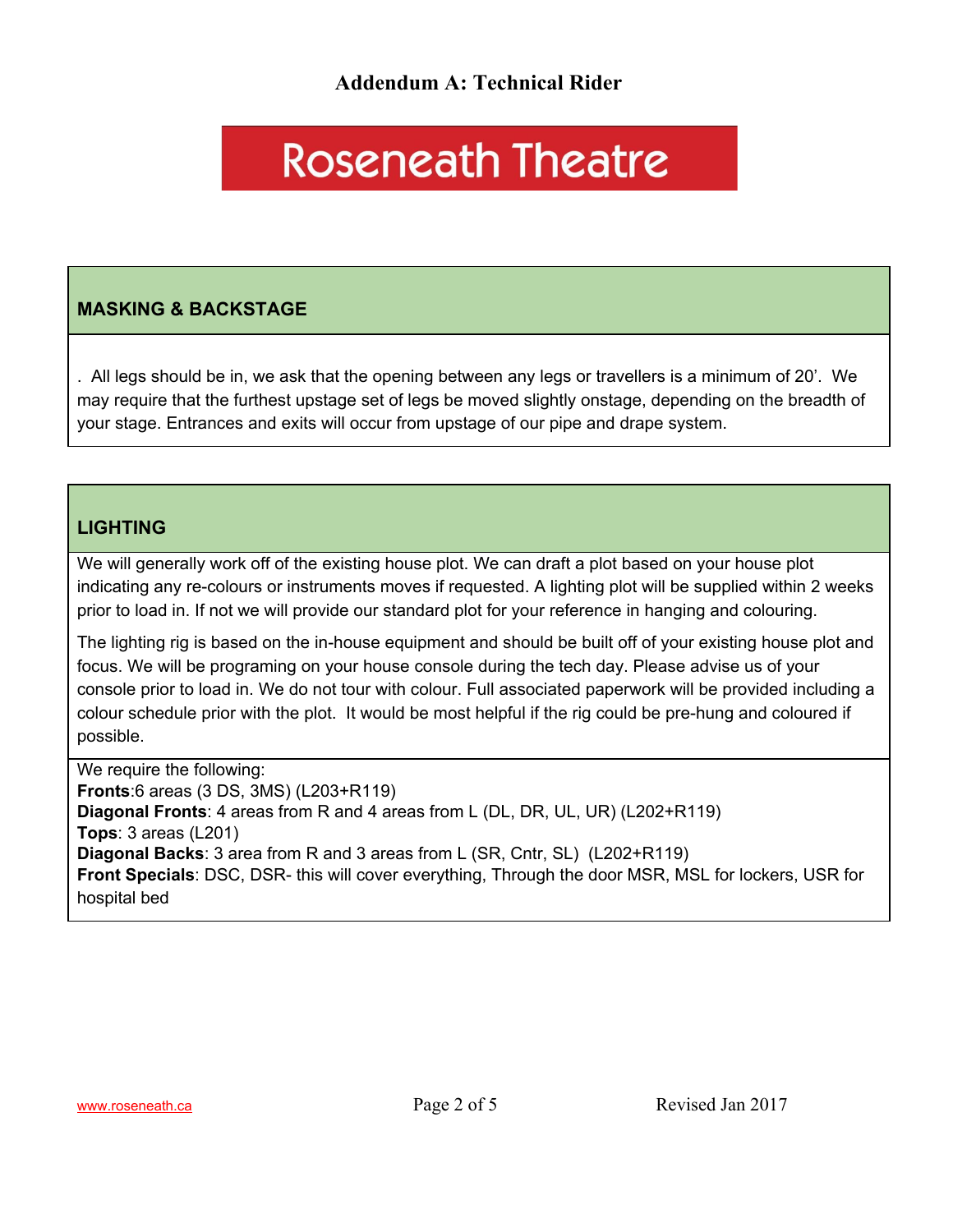# **Roseneath Theatre**

#### **THE COMPANY**

The company consists of three actors (2 male, 1 female) and 1 stage manager.

**(Total 4) We require 2 dressing rooms with washroom facilities and ideally a stage management office (can be a dressing room) with internet access if possible.**

The Stage Manager will be your company contact during Roseneath Theatre's stay at your venue. Our Stage Manager supervises the load-in, set up and sound levels.

#### **SOUND**

We travel with a wireless microphone system consisting of 4 Sennheiser EM300 receivers and 4 Sennheiser EW300 transmitter with countryman style headset microphones. We require a snake or patch panel either backstage L or R to patch our recievers into the house system. We would also request that wherever possible a list of available wireless channels be provided to production prior to our arrival.

Sound will be operated and mixed by our SM from a FOH mixing position. The show is operated on QLab and we will patch our laptop into the in-house sound system.

We will require:

1 sound mixing desk with 6 available channels

2 onstage monitors DSL and DSR

1 patch panel or snake backstage connecting to the sound mixing location

#### **LOAD-IN / SET UP SPECS**

The set is designed for quick set up and strike as we also tour into schools. We ask that a 4 hour crew call be scheduled for load in and 45 minutes to load out with full crew.

To have an efficient set up, a crew of 4 people total for load in and assembly of the set is required. We will need one of these technicians to be sound and one for lighting. We expect all crew to assist with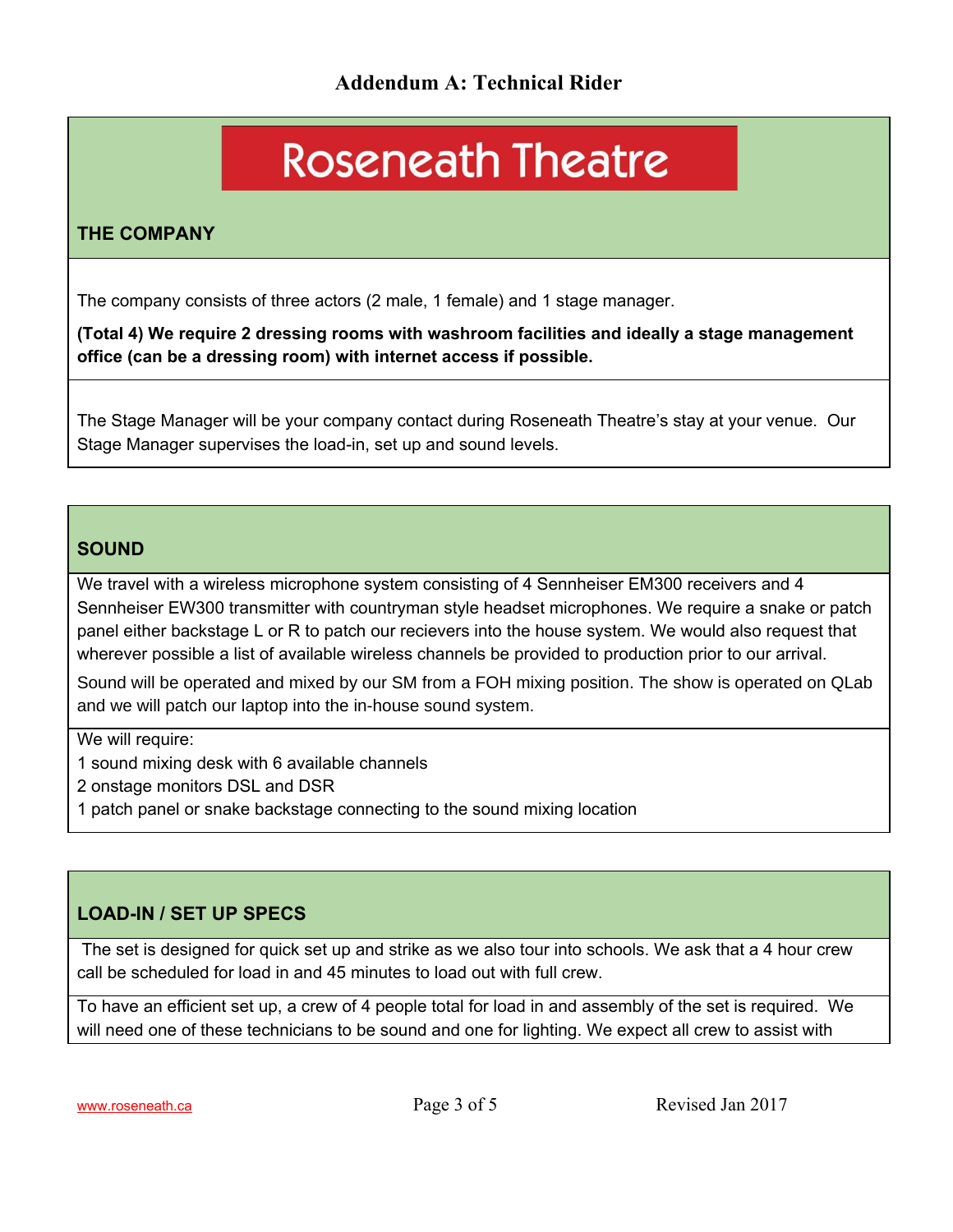### **Roseneath Theatre**

loading and unloading the vehicle. We would prefer the same LX and sound operators to run each performance for consistency.

#### **SHOW CALL**

#### 1 LX Operator

Additional crew as required by theatre regulations, none necessary for show operation. The company stage manager will normally operate sound from the mixing position and call lighting cues but we understand that some houses are subject to union regulations, in which case the sound engineer will monitor the live mix.

#### **MISCELLANEOUS DETAILS**

The show runs approximately 50-54 minutes with no intermission.

**Please allow time for a 10-15 minute question and answer period with our audiences after the** curtain call. This is an important part of this program and we will assume we are doing so. Please **contact us with any concerns well in advance.**

- We will need access to laundry facilities for costume maintenance if available onsite.

- We travel in a Mercedes Sprinter or similar. We would request access to a loading area most appropriate given this information. We will also require parking for said vehicle during tech and strike days.

- **Age: Suitable for Grades 8-12.**

- No photos during the show please.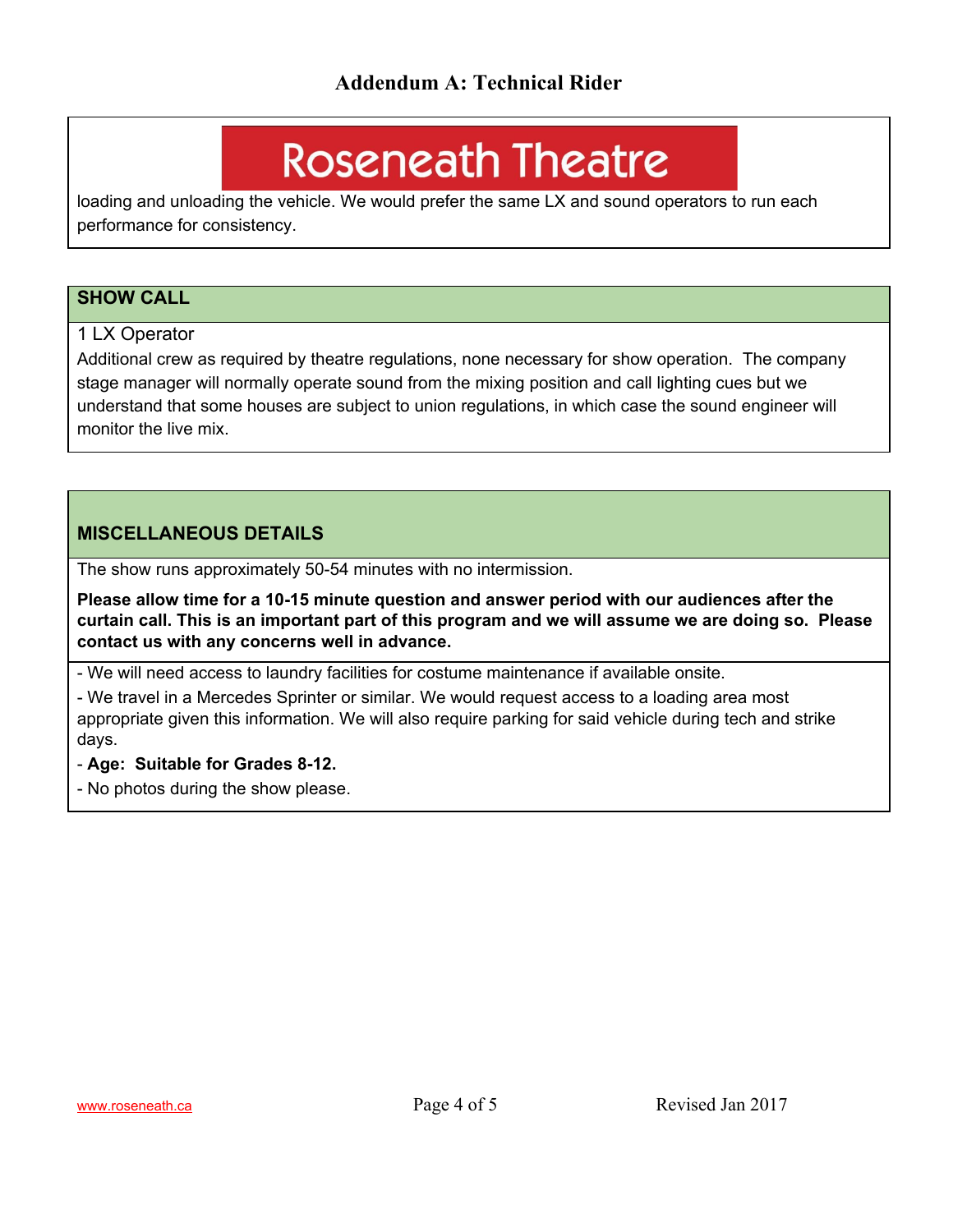

#### *Measurements are not to scale*

Please email confirmation that you have received this rider along with any questions or concerns you may have to Courtney at [production@roseneath.ca.](mailto:production@roseneath.ca) If you can also please provide us with the name and contact information for our technical contact as soon as it is known so a follow up email and phone call can be made. Thanks and we look forward to working with you!

*\_\_\_\_\_\_\_\_\_\_\_\_\_\_\_\_\_\_\_\_\_\_\_\_ \_\_\_\_\_\_\_\_\_\_\_\_\_\_\_\_\_\_\_*

*Please sign here to accept the terms of this technical rider:*

*Presenter/Technical Director Date*